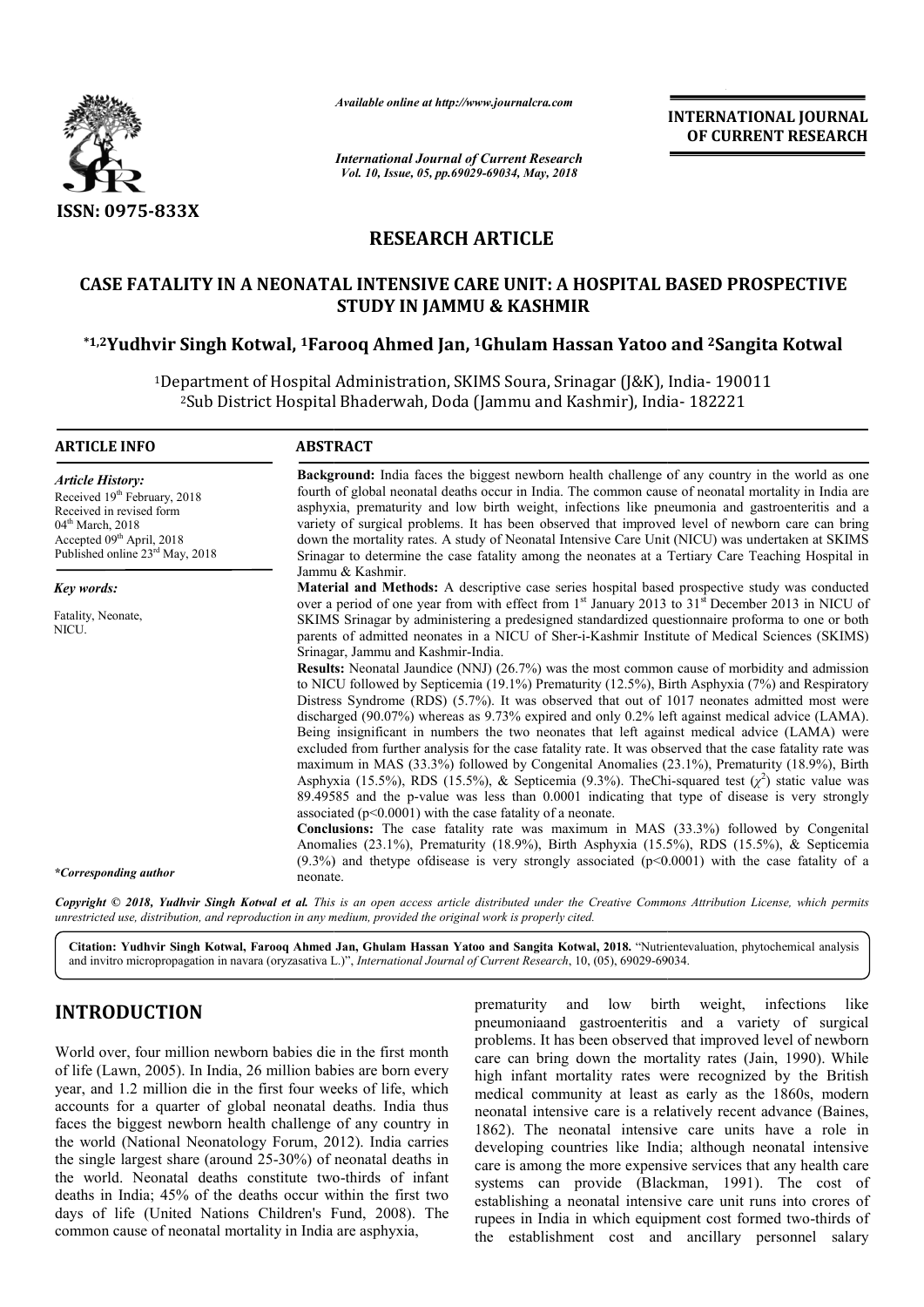comprised the largest proportion of the running costs (Narang, 2005). Neonatal intensive care is cost intensive and rational use of neonatal unit services by targeting its utilization for the very low birth weight neonates and maintenance of community based home-based newborn care is required (Prinja, 2013). High neonatal mortality rate in a country reflects the poor availability of quality and quantity of infrastructure and utilization of neonatal care of that country. Improved neonatal care can lead to increased infant survival. In developing countries where budgetary constraints limit technological advances, the judicious implementation of neonatal intensive care measures can result in reduction of morbidity and mortality. To determine the burden of neonatal disease, understand patient needs, planning and organization the present study was under taken at SKIMS Srinagar to determine the morbidity and mortality pattern of among the neonates admitted to a NICU. The present study will help us to find out gaps if any in the required infrastructure for NICU of SKIMS Srinagar. The study was under taken with the objective to determine the morbidity and mortality pattern of among the neonates admitted to a NICU.

# **MATERIALS AND METHODS**

This descriptive case series, hospital based prospective study was conducted over a period of one year from with effect from  $1<sup>st</sup>$  January 2013 to  $31<sup>st</sup>$  December 2013 in NICU of SKIMS Srinagar. The information/ data was collected in a predesigned proforma and the information like the date & time of admission, date & time of birth, age at admission, gender, gestational age, place of delivery, weight at admission, residential address, dwelling place and diagnosis. All the treatment, including supportive treatment was recorded. The progress of the patient and eventual outcome following the management of the child were also recorded. On arrival in neonatal unit, baby was examined by PG Resident/ Senior Resident and then by neonatologist/pediatrician. The neonates were followed from the time of admission up to the time of discharge or death or LAMA. Neonatal information was collected at time of admission and finalized after discharge/death. Diagnosis was made primarily on the basis of clinical findings and the diagnostic support from laboratory and radiology was taken to confirm the clinical diagnosis and the diagnosis was modified based if necessary based on the result of the patient's laboratory and radiology findings or clinical response to instituted therapy. The WHO criteria and Modified Wigglesworth classification was used to find single cause for admission/ death and each neonate was labeled with at least one diagnosis according to modified Wigglesworth classification. Primary disease was considered as final diagnosis even the baby developed complications of primary disease or having more than one disease. WHO definitions were used for prematurity, low birth weight (LBW), very low birth weight (VLBW), extreme low birth weight (ELBW) and congenital malformation. Meconium aspiration syndrome was diagnosed on basis of history, clinical and radiological findings. Birth asphyxia syndrome was diagnosed clinically plus APGAR score. Sepsis evaluation was based on clinical and laboratory indices like complete blood counts (CBC), erythrocyte sedimentation rate (ESR), C- reactive protein (CRP) and Cultures collectively. Neonatal jaundice was diagnosed by assessing Serum Bilirubin level along with G6PD estimation in case of males. Pneumonia was diagnosed mainly on examination and radiological findings. Neonatal period was defined as from birth to 28 days in term neonates and 44 weeks of gestation in preterm. Diagnosis of Prematurity was clinical or based on WHO definition for prematurity (live born neonates delivered before 37 weeks from 1st day of last menstrual period) and low birth weight with birth weight less than 2500 grams. Weight of neonates are measured using electronic weighing machines having gram as smallest division. Gestational age was calculated from last menstrual period (LMP) and clinical assessment was made by modified Ballard scoring. NICU at SKIMS is a level-III NICU, where most of the babies referred are high-risk babies. The NICU has facilities of intensive care, ventilation, and exchange transfusion. Facilities available in the NICU include 10 incubators, 2 resuscitators, and 5 locally constructed phototherapy units. The NICU has 18 cots/ beds, with a nurse: Patient ratio which varies from 1:7 in the morning shift to 1: 15 during the afternoon and night shifts. In addition, there are usually, 2 consultants, 1 or 2 senior residents, 2 junior residents, and 3 or 4 interns covering the neonatal unit depending on the rotations. The inclusion criteria was all the sick neonates brought alive to neonatal unit with definitive symptomatology and diagnosis. Neonates brought dead to the neonatal unit were excluded from the study. Approval for the study was obtained from the hospital's ethical committee. The data thus collected was analyzed by SPSS version 20 and the frequency and percentages of various parameters of morbidity and mortality were calculated.

# **RESULTS AND OBSERVATION**

The data analysis showed that there were 1017 neonates admitted to NICU during the one-year period of study i.e.  $1<sup>st</sup>$ January-31 $\mathrm{st}$  December 2013. The average length of stay (ALS) of the neonates admitted to NICU was 5.7 days. The average age on admission of the neonates was 4.84 days. The age wise distribution of admitted neonates revealed that about four-fifth (79.4%) of the neonates were in the age group of 0-7 days. About one-fifth (20.6%) of the neonates admitted were in the late neonatal period. Majority of neonates were males (58%)**.** The ratio of males (58%) and female (42%) neonates was 1:0.7. It was observed that the average gestational age of the neonates admitted to NICU was 36.15 weeks. The minimum and maximum gestational age of the neonates was 25 and 43 weeks respectively. Majority (60.6%) of the neonates were born at full term of gestation. The study showed that the average weight on admission of the neonates was 2525.7 grams. The minimum and maximum weight of the admitted neonate was 920 and 4350 grams respectively. Majority (58.3%) of the neonates were of normal weight (2500-3500 grams). Most (90%) of the neonates were born in health institutions. The study also showed that two-third (71.8%) of the neonates belonged to joint families whereas about one-third (28.2%) belonged to nuclear type of families. The distribution of neonates according to dwelling place revealed that two-third (68.3%) of the neonates admitted to NICU belonged to the families living in rural dwelling areas whereas approximately one-third (31.7%) belonged to the families living in urban dwelling areas (Table 1). Neonatal Jaundice (NNJ) (26.7%) was the most common cause of morbidity and admission to NICU followed by Septicemia (19.1%) Prematurity (12.5%), Birth Asphyxia (7%) and Respiratory Distress Syndrome (RDS) (5.7%) (Table 2). The data was analyzed for outcome of the total admitted neonates during the study period.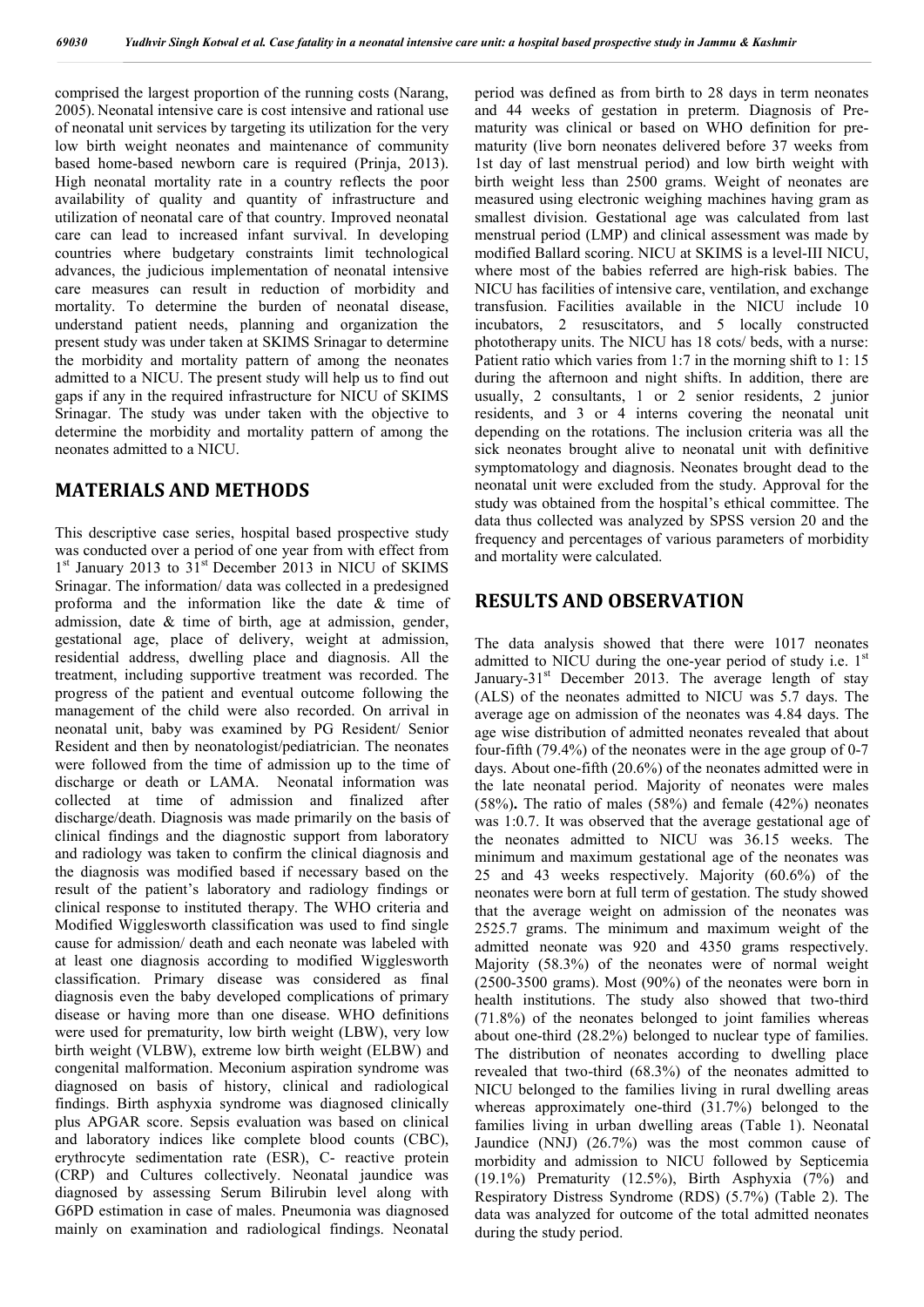| Characteristic                  | Variable                            | Frequency (N)  | Percentage (%) |
|---------------------------------|-------------------------------------|----------------|----------------|
| Age of the neonate on admission | $0-7$ days                          | 808            | 79.4           |
|                                 | $8-14$ days                         | 124            | 12.2           |
|                                 | 15-21 days                          | 64             | 6.3            |
|                                 | 22-28 days                          | 21             | 2.1            |
| Neonatal Period                 | Early (0-7 days)                    | 808            | 79.4           |
|                                 | Late $(8-28$ days $)$               | 209            | 20.6           |
| Gender                          | Male                                | 590            | 58.0           |
|                                 | Female                              | 427            | 42.0           |
| Gestational Age at birth        | Pre-term $(\leq 37$ weeks)          | 392            | 38.5           |
|                                 | Full Term (37-42 weeks)             | 616            | 60.6           |
|                                 | Post-term $(>42$ weeks)             | 9              | 0.9            |
| Weight on admission             | High Weight $($ >4000g)             | 17             | 1.7            |
|                                 | Normal Weight (2500-4000g)          | 593            | 58.3           |
|                                 | Low Weight (1500-2499g)             | 335            | 32.9           |
|                                 | Very Low Weight (1000-1499g)        | 68             | 6.7            |
|                                 | Extremely Low Weight $(\leq 1000g)$ | $\overline{4}$ | 0.4            |
| Place of delivery               | <b>Health Institution</b>           | 915            | 90             |
|                                 | Home                                | 102            | 10             |
| Type of family                  | Joint Family                        | 730            | 71.8           |
|                                 | Nuclear Family                      | 287            | 28.2           |
| Dwelling Place                  | Rural                               | 695            | 68.3           |
|                                 | Urban                               | 322            | 31.7           |
| Grand Total                     |                                     | 1017           | 100            |

#### **Table 1. Showing socio-demographic distribution of neonates**

**Table 2. Showing morbidity pattern among neonates admitted to NICU**

| <b>Disease</b>                         | <b>Frequency (N)</b> | Percentage (%) |
|----------------------------------------|----------------------|----------------|
| Neonatal Jaundice (NNJ)                | 272                  | 26.7           |
| Septicemia                             | 194                  | 19.1           |
| Prematurity                            | 127                  | 12.5           |
| Birth Asphyxia                         | 71                   | 7.0            |
| Respiratory Distress Syndrome (RDS)    | 58                   | 5.7            |
| Hypernatremic Dehydration              | 43                   | 4.2            |
| Hypoglycemia                           | 40                   | 3.9            |
| Seizure Disorder                       | 35                   | 3.4            |
| Transient Tachypnoea of Neonates (TTN) | 33                   | 3.2            |
| Meconium Aspiration Syndrome (MAS)     | 30                   | 2.9            |
| Congenital Anomalies                   | 26                   | 2.6            |
| Pneumonia                              | 24                   | 2.4            |
| Polycythemia                           | 19                   | 1.9            |
| Meningitis                             | 14                   | 1.4            |
| Diarrhea                               | 8                    | 0.8            |
| Others                                 | 23                   | 2.3            |

**Table 3. Outcome of the neonates who were admitted to NICU**

| Outcome            | Frequency (N) | Percentage (%) |
|--------------------|---------------|----------------|
| Discharged         | 916           | 90.07          |
| Expired            | 99            | 9.73           |
| LAMA               |               | 02             |
| <b>Grand Total</b> | 1017          | 100            |

|  | Table 4. Showing case fatality rate of the admitted neonates |  |  |
|--|--------------------------------------------------------------|--|--|
|  |                                                              |  |  |

|                                  | Outcome           |      |                |               |              |     |
|----------------------------------|-------------------|------|----------------|---------------|--------------|-----|
| <b>Disease</b>                   | <b>Discharged</b> |      | <b>Expired</b> |               | <b>Total</b> |     |
|                                  | N                 | %    | N              | $\frac{0}{0}$ | N            | %   |
| NNJ                              | 269               | 99.3 | $\overline{2}$ | 0.7           | 271          | 100 |
| Septicemia                       | 176               | 90.7 | 18             | 9.3           | 194          | 100 |
| Prematurity                      | 103               | 81.1 | 24             | 18.9          | 127          | 100 |
| Birth Asphyxia                   | 60                | 84.5 | 11             | 15.5          | 71           | 100 |
| RDS                              | 49                | 84.5 | 9              | 15.5          | 58           | 100 |
| <i>Hypernatremic Dehydration</i> | 40                | 95.2 | 2              | 4.8           | 42           | 100 |
| Hypoglycemia                     | 39                | 97.5 | 1              | 2.5           | 40           | 100 |
| Seizure Disorder                 | 34                | 97.1 | 1              | 2.9           | 35           | 100 |
| <b>TTN</b>                       | 30                | 90.9 | 3              | 9.1           | 33           | 100 |
| MAS                              | 20                | 66.7 | 10             | 33.3          | 30           | 100 |
| Congenital Anomalies             | 20                | 76.9 | 6              | 23.1          | 26           | 100 |
| Pneumonia                        | 22                | 91.7 | $\overline{2}$ | 8.3           | 24           | 100 |
| Polycythemia                     | 18                | 94.7 | 1              | 5.3           | 19           | 100 |
| Meningitis                       | 13                | 92.9 | 1              | 7.1           | 14           | 100 |
| Diarrhea                         | 8                 | 100  | $\theta$       | 0.0           | 8            | 100 |
| <i>Others</i>                    | 15                | 65.2 | 8              | 34.8          | 23           | 100 |
| Total                            | 916               | 90.2 | 99             | 9.8           | 1015         | 100 |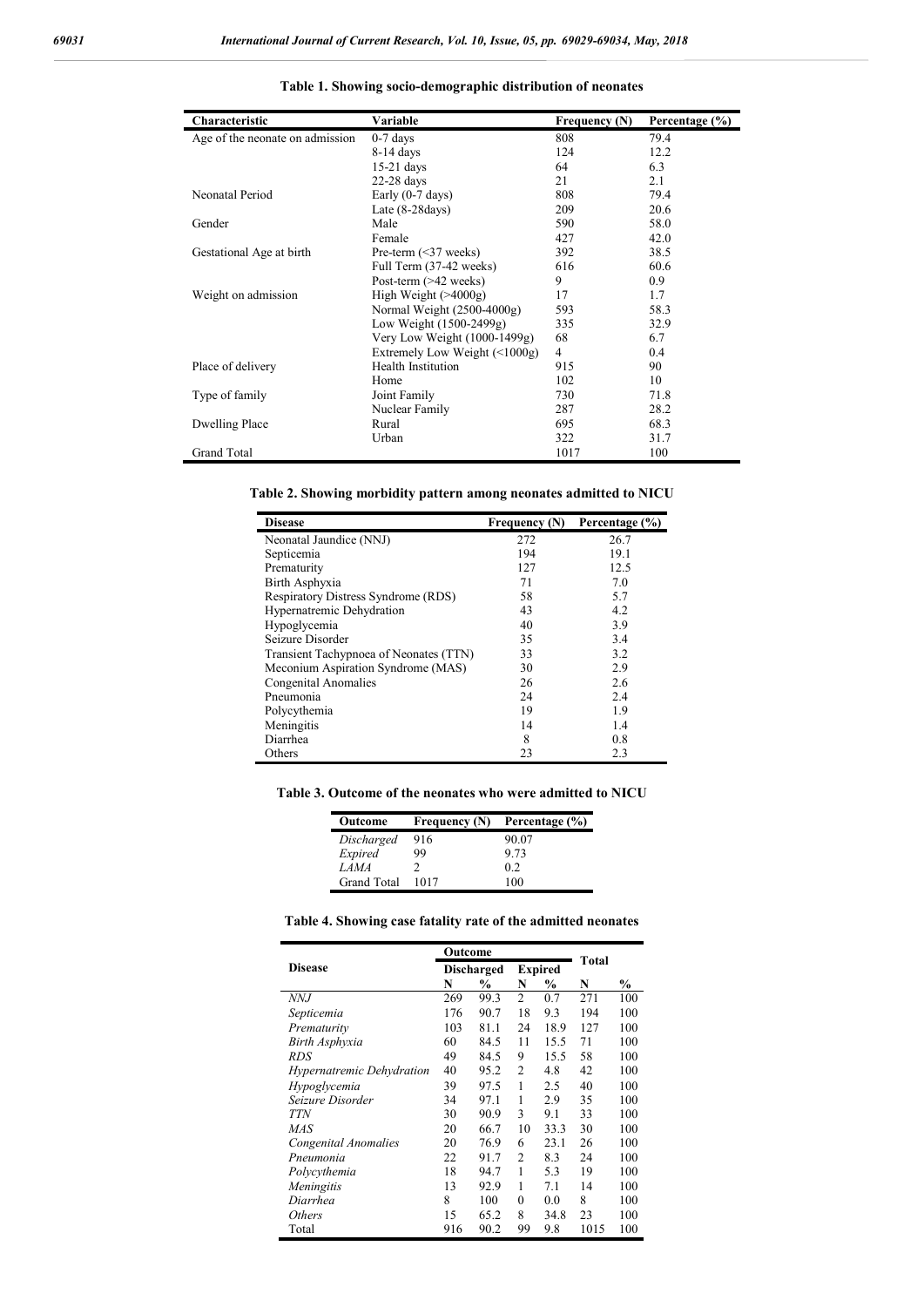It was observed that out of 1017 neonates admitted most were discharged (90.07%) whereas as 9.73% expired and only 0.2% left against medical advice (LAMA) (Table 3). There were 1017 neonates admitted out of which the two (2) neonates that left against medical advice (LAMA). Being insignificant in numbers these two neonates were excluded from further analysis for the case fatality rate. It was observed that the case fatality rate was maximum in MAS (33.3%) followed by Congenital Anomalies (23.1%), Prematurity (18.9%), Birth Asphyxia (15.5%), RDS (15.5%), & Septicemia (9.3%). TheChi-squared test  $(\chi^2)$  static value was 89.49585 (df =15) and the p-value was less than 0.0001 indicating that disease type is very strongly associated  $(p<0.0001)$  with the outcome of a neonate (Table 4).

# **DISCUSSION**

Accurate data on the neonatal disease volume and pattern are useful for many reasons. It is important for the providers of care, investigators, local and national health administrators, and for decision makers to design interventions for prevention and treatment and to implement and evaluate health care programs. The data from NICUs of hospitals in India is very limited and there are very few published reports from these hospitals. Perhaps this is the first published data concerning Neonatal Intensive Care Unit issue in Jammu & Kashmir. This is a hospital-based study and may not present what is going on in the community. So, the results of this study should be compared cautiously with other similar studies, because NICU of SKIMS Srinagar doesn't have a birthing site and only outborn neonates are admitted here. It was found that a total of 1017 neonates were admitted in the NICU during the period of study i.e.  $1<sup>St</sup>$  Jan-31<sup>st</sup> Dec 2013. Only outborn neonates are admitted in SKIMS Srinagar. The volume of patients admitted were similar to various national and international studies. A study conducted by Aijaz N, *et al*. (2012) at Karachi found that the average length of stay (ALS) was 6.5 days whereas the average length of stay (ALS) of the neonates admitted to NICU in our study was 5.7 days which is lesser. The age wise distribution of admitted neonates in our study revealed that most the neonates were in the age group of 0-7 days (79.4%) group followed by 12.2% in 8-14 days age group similar to the study by Anjum, Z.M. and Shamoon, M. (2009). These findings are logical and expected as neonates in early neonatal period are at risk of contracting diseases and at risk neonates are identified by healthcare workers immediately if they are born in hospitals. Our study also showed that males (58%) outnumber their female (42%) counterparts which is consistent with local literature reported by Kumar MK, *et al*. (2012), (60 % male versus 40 % female) and international studies from Pakistan by Seyal, T, *et al*. (2011) (59.55 % male versus 40.5% female) and by UgwuGi, M.G. (2012) of Nigeria (54.3% male versus 45.7 % female). The average age of gestation of neonates was 36.15 week which was similar to a study conducted by Nahar, J. *et al.* (2007) in which it was  $35.6 \pm 3.4$ weeks. In this study about two-third of the neonates were of full term (60.6%) gestation and one-third were preterm (38.5%) which was similar to another study conducted by Gauchan, E. *et al*. (2011) in which there were 67.5 % term babies and 31.3% preterm babies. Our findings are understandable because probably Janani Suraksha Yojana (JSY) & Janani Shishi Sawasthaya Karyakram (JSSK) Scheme of National Rural Health Mission (NRHM) has enhanced the Ante-natal check up, hospital deliveries and neonatal care

among the general population. The average weight of the neonates on admission in our study was 2525.7 grams which was similar to a study conducted by Nahar J, *et al*. (2007) **[14]**in which it was  $2420 \pm 808$  gm. The weight parameter analysis revealed that the number of neonates having weight Extremely Low Weight (<1000 grams), Very Low Weight (1000-1499 grams) and Low Weight (1500-2499 grams), Normal Weight  $(2500-4000 \text{ grams})$  and High Weight (>4000grams) was 0.4%. 6.7% and 32.9%, 58.3% and 1.7% respectively. The results of our study are comparable to a similar study done by Hussain S. (2014) which revealed that 2.25% were <1000 grams, 12.2% were between 1000-1499 gram, 39.35% were between 1500- 2499 grams, 42.25% between 2500-4000 grams, and 3.95% were more than 4000gram. Our study also revealed that most of the admitted neonates were delivered in health institutions (90%) and only small number were delivered at home (10%). The findings of our study are comparable the findings of Rahim, F, *et al*. (2007) whereas Jan AZ, *et al*. (2013) found that 66% were delivered at hospital, 28% were delivered in home and 6% were delivered at other place. The findings of more number of health institution deliveries in our study are probably due to Janani Suraksha Yojana & Janani Shishu Sawasthaya Karyakram Scheme of National Rural Health Mission. It is reasonable to accept that the disease pattern in neonates can change with time and geographical location. Reporting of neonatal disease pattern from time to time contributes to identify deficiencies and assists health planners and workers to pay their due attention. In our study it was observed that most common indication for admission was Neonatal Jaundice (26.7%) similar to other studies by Gauchan *et al*. (2011) and Narayan, (2012). This may probably be due to location of the population at higher altitude in all these studies. In contrast to our study Respiratory Distress Syndrome was the most common cause of admission in Aijaz *et al*. (2012) study. Prematurity was the most common cause of admission in Nahar *et al*. (2007) and Seyal *et al*. (2011) studies. Birth asphyxia was the most common cause of admission in Anjum and Shamoon, (2009), Quddusi, *et al*. (2012) and Tabassum *et al*. (2013) studies. In our study it was also revealed that Neonatal Jaundice (26.7%), Septicemia (19.1%), and Prematurity (12.5%), Birth Asphyxia (7%), Respiratory Distress Syndrome (5.7%) were the top five most common indications for admission to NICU which constitutes about three-fourth of the total admissions.

The type of diseases in our study are similar to other studies conducted by Islam MN, *et al*. (2000), Parkash and Das, (2005), Nahar *et al*. (2007), Anjum and Shamoon (2009), Elhassan M. Elhassan, *et al*. (2010), Hoque, *et al*. (2011) , Gauchan *et al*. (2011), Prasad and Singh, (2011), Seyal *et al*. (2011), Narayan (2012), Kumar *et al*. (2012), Aijaz *et al*. (2012), Quddusi *et al*. (2012), Jan *et al*. (2013), Rahim F, *et al*. (2007), Syed Ali, *et al*. (2013), Tabassum *et al*. (2013), and Hussain, (2014). However, the pattern of disease in our study was not similar to the above-mentioned studies, which is probably due to different racial stock and climatic conditions of Kashmir. The major causes of morbidity were prematurity (60.7%), LBW (48.2%), jaundice (23.3%), SPA (10.8%), TTN (10.8%), RDS (6.4%) and sepsis (6.4%) in Nahar *et al*. (2007). In Syed R Ali *et al*. (2013), study Prematurity, infections, Birth asphyxia and NNJ were the main causes of admission to the neonatal unit, at 27.9%, 20.33%, 13%, and 11.3% respectively. It is essential to know the outcome of the admissions for evaluating the effectiveness of care provided in a hospital setting. There is a great variation in neonatal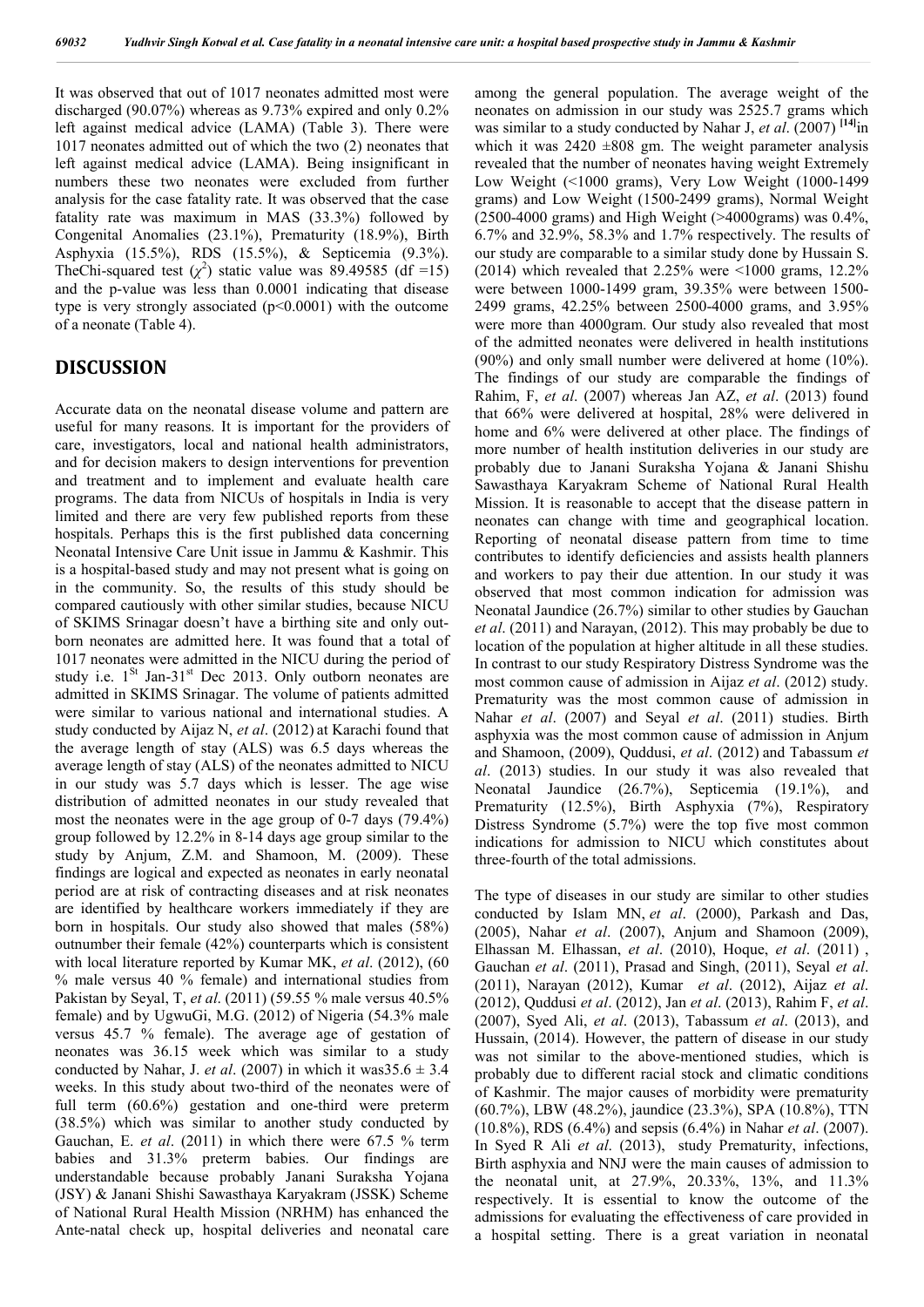mortality statistics between NICUs from different parts of the world. This variation probably reflects the difference in the attending population, antenatal care, admission criteria, specific exclusion & inclusion criteria and level of neonatal care. In our study it was observed that out of 1017 neonates admitted, 916 (90.07%) of the neonates were discharged, 99 (9.73%) died and 2 (0.2%) left against medical advice (LAMA). However, there were only 63 (6.19%) were institutional deaths. The neonatal mortality (9.73%) in NICU of SKIMS Srinagar is similar to a study conducted by Sarkar S, *et al* (2010) (9.7%), and Tariq P, and Kundi, (1999) **(**9%). Unlike observations in our study higher rates have been reported by Arafa and Alshehri, (2003) (22.4%), Kasirye-Bainda and Musoke, (1992) (24.6%), Agbere *et al* (1998) (27%), Aijaz *et al*. (2012) (13.8%), Islam *et al*. (2000) (20.6%), Kumar *et al*. (2012) (13.6 %), Hoque *et al*. (2011) (13.8%), Rahim *et al*. (2007) (14.87%) Parkash and Das (2005) (25.5%), Seyal *et al*. (2011) (30.9%) and Prasad and Singh (2011) (18.69%). Low neonatal mortality rates were found by Sankaran *et al* (2002), (4%) & Zullini *et al* (1997) (6%) respectively. The case fatality rate of a disease indicates the killing power of that disease and demands breakthrough technology and drugs to reduce the case fatality rate which provides us an indication for the area of neglect and the need to take corrective measures in this regard. It also provides us the indication of prognosis of the case. Our study showed that Meconium Aspiration Syndrome (MAS) (33.3%) followed by Congenital Anomalies (23.1%), Prematurity (18.9%), Birth Asphyxia (15.5%) and Respiratory Distress Syndrome (RDS) (15.5%) were the top five most common conditions having high case fatality rate.

#### **Limitations of study**

- Hospital based study and does not represent community data
- We were unable to diagnose inborn errors of metabolism due to lack of diagnostic facilities

## **CONCLUSION**

The case fatality rate was maximum in MAS (33.3%) followed by Congenital Anomalies (23.1%), Prematurity (18.9%), Birth Asphyxia (15.5%), RDS (15.5%), & Septicemia (9.3%).

### **Recommendations**

- Public enlightenment on the need to patronize quality health care delivery systems.
- Improving facilities for neonatal care especially care of the preterm neonate.
- Further studies to evaluate the risk factors and causes of neonatal infections in our environment will assist in appropriate interventions to bring about a reduction in these cases.
- There is a need for timely referral to a tertiary care hospital from peripheral and non-tertiary setups to prevent and control neonatal mortality and morbidity.

## **REFERENCES**

Agbere, A.D., Baeta, S., Balaka, B., Douti, Y., Atakouma, D.Y., Kessie, K., Assimadi, K. 1998. Neonatal mortality in the Tantigou pediatric hospital, Dapaong (north Togo) in 1984-1985 and 1994- 1995.*Bull Soc Pathol Exot., 91: 315-317.*

- Aijaz, N., N. Huda and S. Kausar. 2012. Disease Burden of NICU, at a Tertiary Care Hospital, Karachi*. J. Dow Univ. Health Sci. Karachi., 6: 32-35.*
- Anjum, Z.M., Shamoon, M. 2009. Pattern of Neonatal unit of Allied Hospital Faisalabad Pakistan. *Annals Punjab Med Col., 3: 129-31.*
- Arafa, M.A., Alshehri, M.A. 2003. Predictors of neonatal mortality in the intensive care unit in Abha, Saudi Arabia. *Saudi Med J., 24: 1374-1376*
- Baines, M.A. 1862. *Excessive Infant-Mortality: How Can It Be Stayed?* (www.neonatology.org/classics/baines.html Retrieved October 26, 2012.)
- Blackman, J.A. 1991. Neonatal intensive care. Is it worth it? *PedClin North Am., 38:1497-1511.*
- Elhassan, M., Elhassan, Ahmed A. Hassanb, Omer A. Mirghani, Ishag Adam. 2010. Morbidity and Mortality Pattern of Neonates Admitted into Nursery Unit in Wad Medani Hospital, Sudan. *Sudan JMS., 5(1) :13-15*
- Gauchan, E., Basnet, S., Koirala, D. P., Rao, K. S. 2011. Clinical profile and outcome of babies admitted to Neonatal Intensive Care Unit. *Journal of Institute of Medicine,* August; 33(2):1-8
- Hoque, M., Haaq, S., Islam, R. 2011. Causes of neonatal admissions and deaths at a rural hospital in KwaZulu-Natal, South Africa. *South Afri J Epidemiol Infect., 26 (1):26-9.*
- Hussain, S. 2014. Neonatal Morbidity and Mortality Pattern in a Tertiary Care Neonatal Unit of a Teaching Hospital. *Ann. Pak. Inst. Med. Sci.,* 10(1):7-11.
- Islam, M.N. 2000. Situation of neonatal health in Bangladesh. *The Orion Medical Journal.,* 6:3-6.
- Jain, S., Bhakoo, O.N., Singh, M. 1990. Neonatal Monitoring, Recommendations and Proceedings of the Seminar 1990. *Indore: Chathram Hospital & Research Centre,* pp 6-17.
- Jan, A.Z., Ahmad, S., Zahid, S.B. 2013. Clinical audit of admission pattern and its outcome in a Neonatal ICU. *Gomal J Med Sci.,* 11: 31-6.
- Kasirye-Bainda, E., Musoke, F.N. 1992. Neonatal morbidity and mortality at Kenyatta National Hospital newborn unit. *East Afr Med J., 69: 360-365.*
- Lawn, J.E, Cousens, S., Zupan, J. 2005. Lancet Neonatal Survival Steering Team; 4 million neonatal deaths: when? Where? Why? *Lancet,* 365:891–900.
- Mani Kant Kumar, SachidaNand Thakur, BrishBhanu Singh. 2012. Study of the Morbidity and the Mortality Patterns in the Neonatal Intensive Care Unit. *Journal of Clinical and Diagnostic Research, 6(2): 282-285.*
- McGilUgwu, G. I. 2012. Pattern of morbidity and mortality in the newborn special care unit in a tertiary institution in the Niger Delta region of Nigeria: A two year prospective study. *Global Advanced Research Journal of Medicine and Medical Sciences., 1(6):133-138.*
- Nahar, J., Zabeen, B., Akhter, S., Azad, K., Nahar, N. 2007. Neonatal morbidity and mortality pattern in the special care baby unit of Birdem.*Ibrahim Med. Coll. J., 1(2): 1-4.*
- Narang, A., Kiran, P.S., and Kumar, P. 2005. Cost of Neonatal Intensive Care in a Tertiary Care Center. Indian Pediatrics, *42: 989-997.*
- Narayan, R. 2012. A study of pattern of admission and outcome in a neonatal intensive care unit at high altitude. *Sri Lanka Journal of Child Health., 41: 79-81.*
- National Neonatology Forum. 2012. Washington (D. C.): National Neonatology Forum and Save the Children US; 2004. The state of India's newborns. (www. savethechildren.org/publications/india\_ pdf/SOIN\_Document.pdf.pdf Accessed 20 October 2012.)
- Parkash, J., Das, N. 2005. Pattern of admission to neonatal unit. *JColl Physician Surg Pak., 15:341-44.*
- Prasad, V. and Nutan Singh, N. 2011. Causes of morbidity and mortality in neonates admitted in Government Medical College Haldwaniin Kumaon Region ((Uttarakhand) India. *Journal of Pharmaceutical and Biomedical Sciences., 8(8): 1-4.*
- Prinja, S., Manchanda, N., Mohan, P., Gupta, G., Sethy, G., Sen, A., Hombergh, H., and Kumar, R. 2013. Cost of Neonatal Intensive